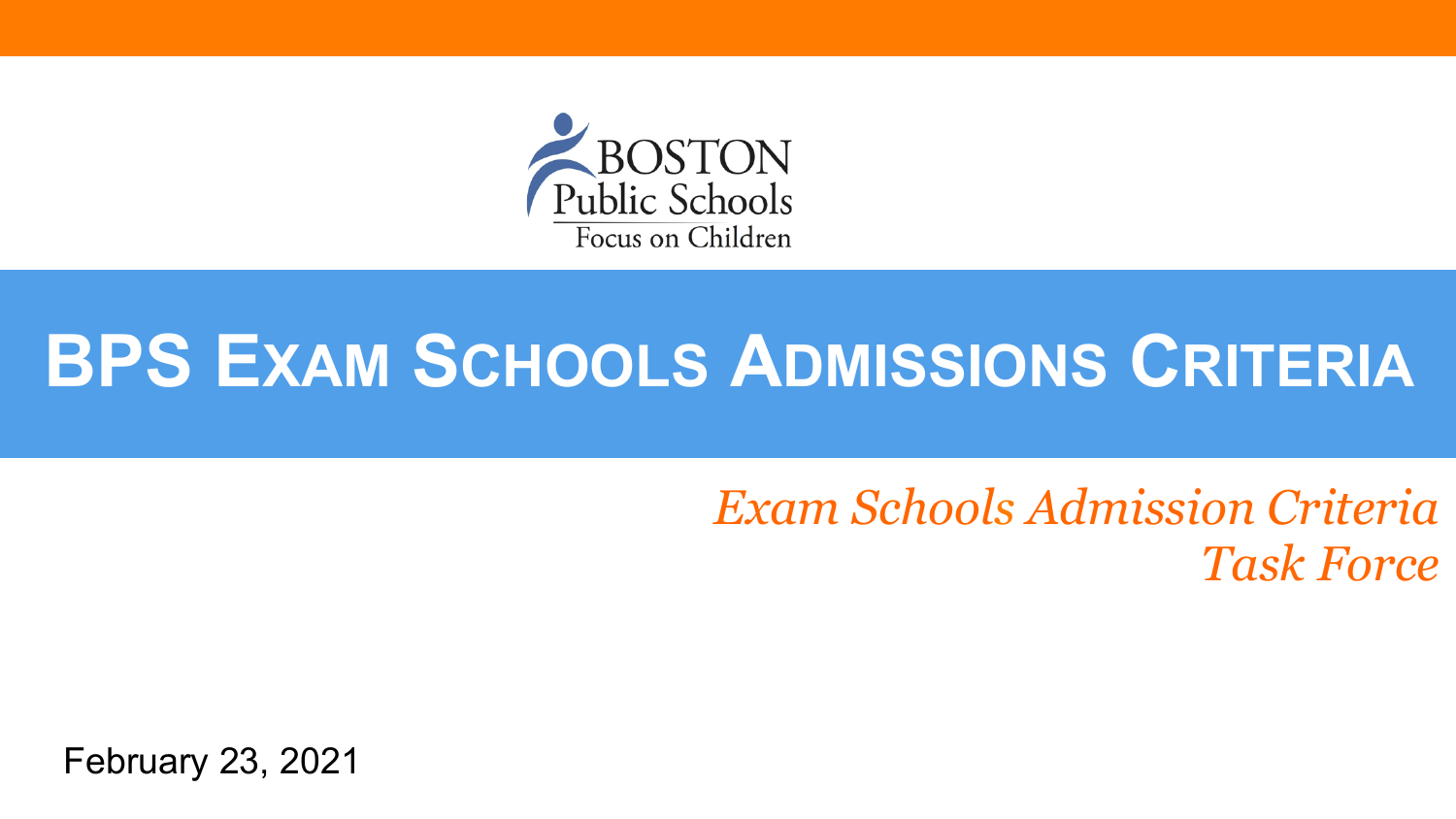### **Agenda**

- I. Welcome
- II. Review of Charge and Membership
- III. Discussion of Next Steps
- IV. Public Comment
- V. Adjourn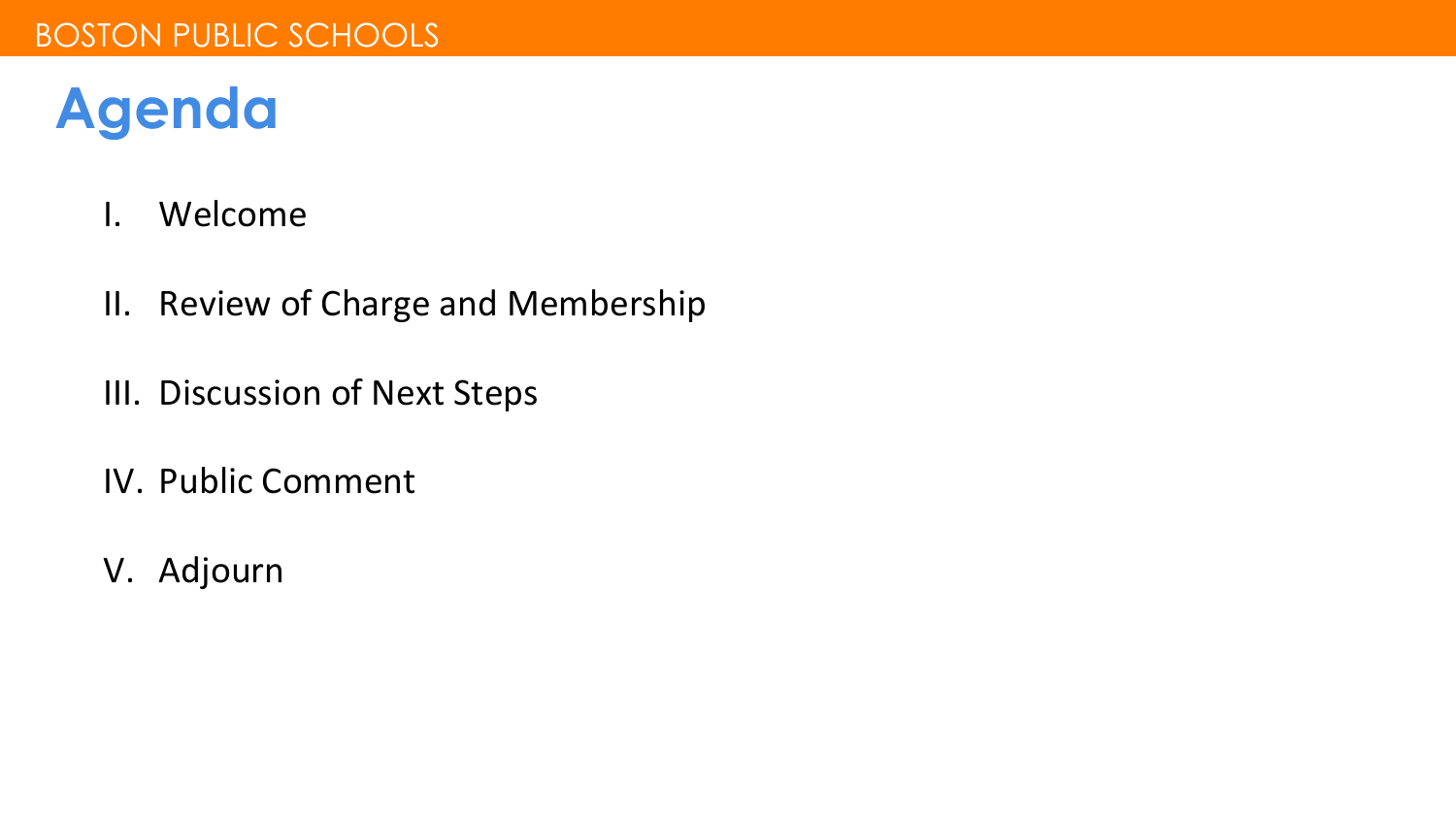#### **The Task Force Charter**

Building upon the work initiated by the Superintendent's Exam Schools Admissions Criteria Working Group, the Boston School Committee Exam Schools Admissions Task Force shall develop a set of recommendations for the admissions policy for Boston Public Schools exam schools. The desired outcome is to expand the applicant pool, and create an admissions process that will support student enrollment at each of the exam schools such that rigor is maintained and the student body better reflects the racial, socioeconomic, and geographic diversity of all students  $(K-12)$  in the city of Boston. The Task Force shall consider use of the new NWEA assessment and other factors, and leverage learning from a full review of the implementation of the SY 21-22 admissions criteria, as well as a thorough review of practices in other districts.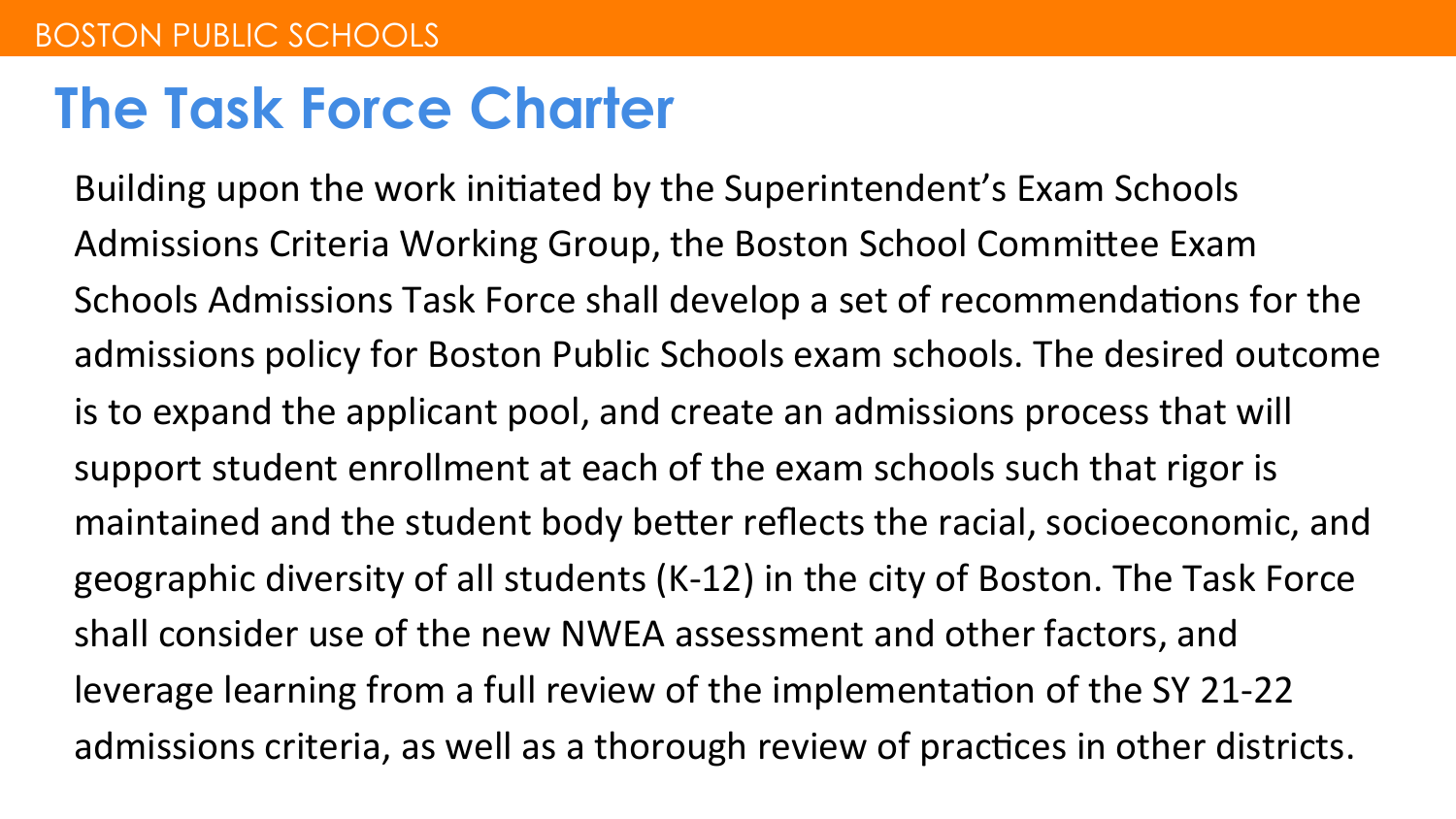#### **Draft Working Agreements**

- Start on time and end on time.
- Create a safe space for honest and robust dialogue.
- Remain flexible and open-minded, and actively participate.
- Listen to understand other points of view.
- Maintain a respectful stance towards all participants.
- Monitor airtime  $-$  ensure that all members who wish to have an opportunity to speak are afforded a chance to do so.
- Speak one at a time  $-$  refrain from interrupting others.
- Presented data and materials will be shared following the meeting unless required in advance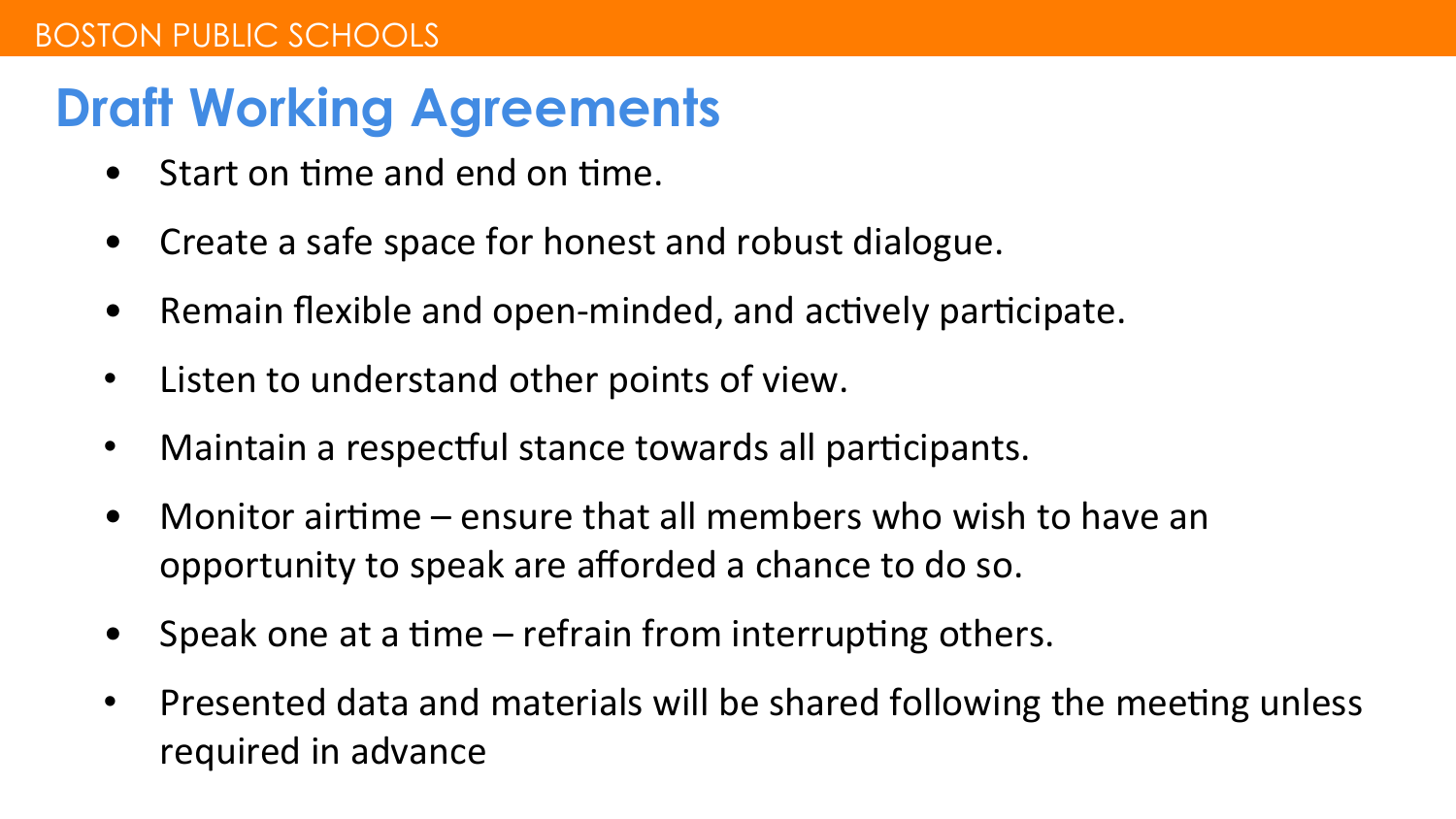# **The Working Group's Timeline Ahead**

| February                                   | <b>March</b>                                               | April                                              | May                                                                 | <b>SC</b><br><b>Presentation</b><br>May/June                  |
|--------------------------------------------|------------------------------------------------------------|----------------------------------------------------|---------------------------------------------------------------------|---------------------------------------------------------------|
| <b>ES Task Force</b><br>organizing meeting | Community listening<br>sessions                            | Formulate admissions<br>criteria and<br>mechanisms | Review and give<br>feedback on first draft<br>of written admissions | <b>Present the Task</b><br>Force policy<br>recommendations to |
|                                            | Overview of the 1-year<br>policy implementation<br>efforts | Review simulation data<br>for admissions criteria  | criteria and other<br>recommendations                               | the School Committee                                          |
|                                            | Review of admissions                                       | and mechanisms                                     | Finalize<br>recommendations                                         |                                                               |
|                                            | criteria in other districts                                | Draft<br>recommendations                           | Submission to School<br>Committee.                                  |                                                               |
|                                            |                                                            | Community listening<br>session                     |                                                                     |                                                               |
|                                            |                                                            |                                                    |                                                                     |                                                               |